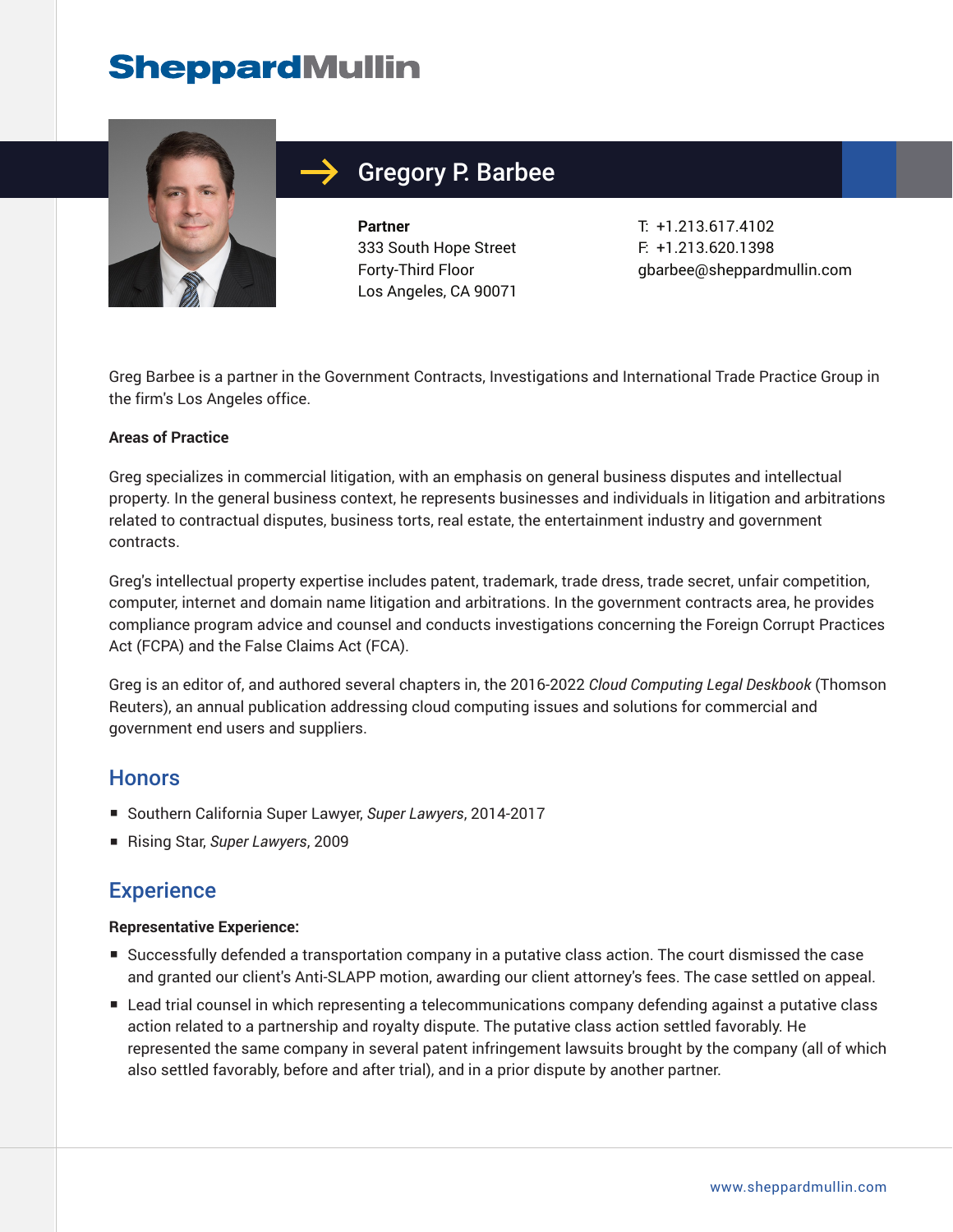- Successfully defended an aircraft part manufacturer accused of patent infringement.
- Lead counsel hired post-verdict to represent several international food companies accused of trade secret infringement and breach of contract. Successfully avoided punitive damages and injunctive relief.
- In 2007, tried a real estate dispute seeking the return of a \$6 million parcel from a trustee. The claims for breach of contract, breach of fiduciary duty and fraud were all decided in our client's favor, and the parcel was returned.
- Represented Avery Dennison Corporation in several patent suits related to infringement by competitors. The suits settled favorably.
- Lead counsel in a financial arbitration on behalf of an international food company against the purchaser of its assets. Case settled favorably for our client at conclusion of arbitration.
- Lead trial counsel on behalf of Northrop Grumman in case brought by one of Northrop Grumman's subcontractors, Merit Engineering, for breach of contract, conversion, unfair business practices, interference with contract and fraud. After a series of favorable rulings on various motions, the case settled while Merit was in the process of appealing those rulings.
- Lead trial counsel in a case brought by Hi-Rel Connectors against, among others, Northrop Grumman, alleging trade secret misappropriation and breach of contract. The case settled on favorable terms on the eve of trial.
- Represented a defense contractor in a dispute regarding counterfeit and inadequately sourced components. The case settled favorably while avoiding bankruptcy of the sourcing subcontractor.
- Represented Buena Vista Home Entertainment in case against Blockbuster Inc. related to the distribution of BVHE's videocassettes. After the court awarded BVHE summary adjudication on the issue of the validity and enforceability of the parties' contract, and specifically the liquidated damages clause therein (covering approximately \$39 million in damages), the case settled favorably.
- Successfully represented the Societe des Bains de Mer et des Etrangers a Monaco in a trademark dispute against a cybersquatter. The parties submitted cross-motions for summary judgment, and the Eastern District of Virginia found SBM's mark valid and infringed; the court ordered return of the infringing domain names. The Fourth Circuit affirmed the judgment.
- Participated in a three-month jury trial successfully defending Avery Dennison Corporation against claims of trade secret misappropriation and unfair competition.
- Represented Suissa Miller in breach of contract and declaratory relief claims against and by Beech-Nut Nutrition Corporation. After a three-day court trial, the U.S. District Court for the Central District of California found for Suissa Miller and entered a judgment awarding Suissa Miller its contractual damages.
- Advised a credit card company accused of patent infringement by a competitor and procured a favorable settlement.
- Lead trial counsel in an arbitration defending a beauty supply company in a suit brought by an investment bank. Won summary judgment and received an award of all costs and attorneys fees.
- Currently represent a multi-national security company in numerous post-acquisition disputes and cases.

## Articles

■ "Cloud Computing Legal Deskbook," Thomson Reuters, 2015-2022, authored numerous chapters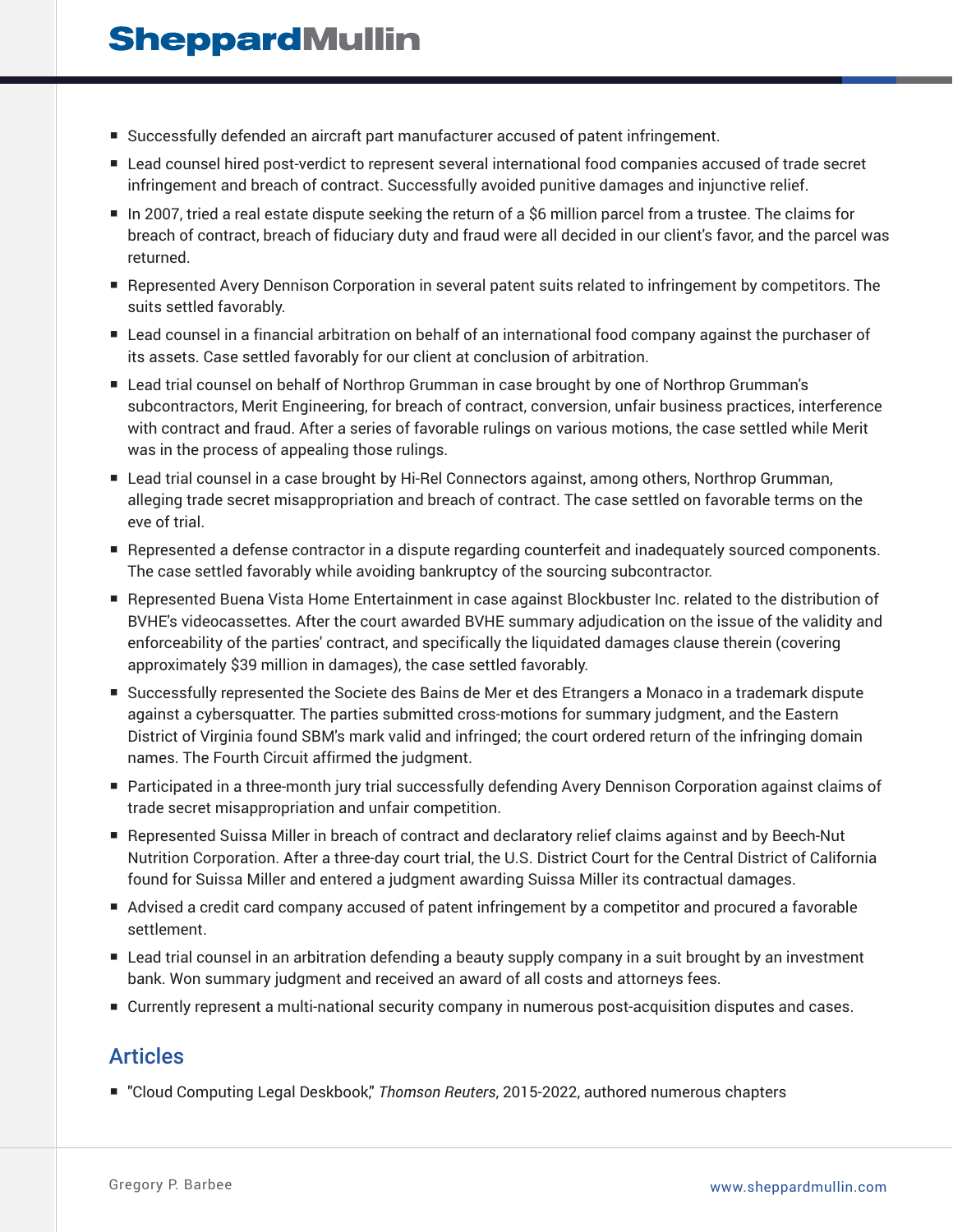- Co-author, "Spurred On," Daily Journal, March 3, 2000
- "Attorney's Fee Awards to *Pro Se* Attorney Litigants After *Kay v. Ehrler*: No Fees. It's Simple. But Is It Absolute? " *Southern California Law Review*, 69:1795, 1996

#### **Government Contracts, Investigations & International Trade Blog Posts**

- "Get Your Head In The Cloud!" September 26, 2018
- "Foggy on the Cloud?" September 21, 2015
- "Sarbanes-Oxley Whistleblower Protections Cover Employees of a Public Company's Private Contractors," March 25, 2014

#### **Video Game Law Blog Posts**

■ "The FTC Continues Its Focus on the Mobile Arena," May 13, 2014

#### **Books**

■ "Cloud Computing Legal Deskbook," 2015-2022 (editor)

## **Practices**

Government Contracts, Investigations & International Trade

False Claims Act Litigation Intellectual Property Trade Secrets

## **Industries**

Aerospace & Defense Education Esports & Games Government Business Group

## **Education**

J.D., University of Southern California Gould School of Law, 1996, *Order of the Coif*, Managing Articles Editor, *Law Review*

B.A., University of California, Los Angeles, 1991

## Admissions

U.S. Supreme Court